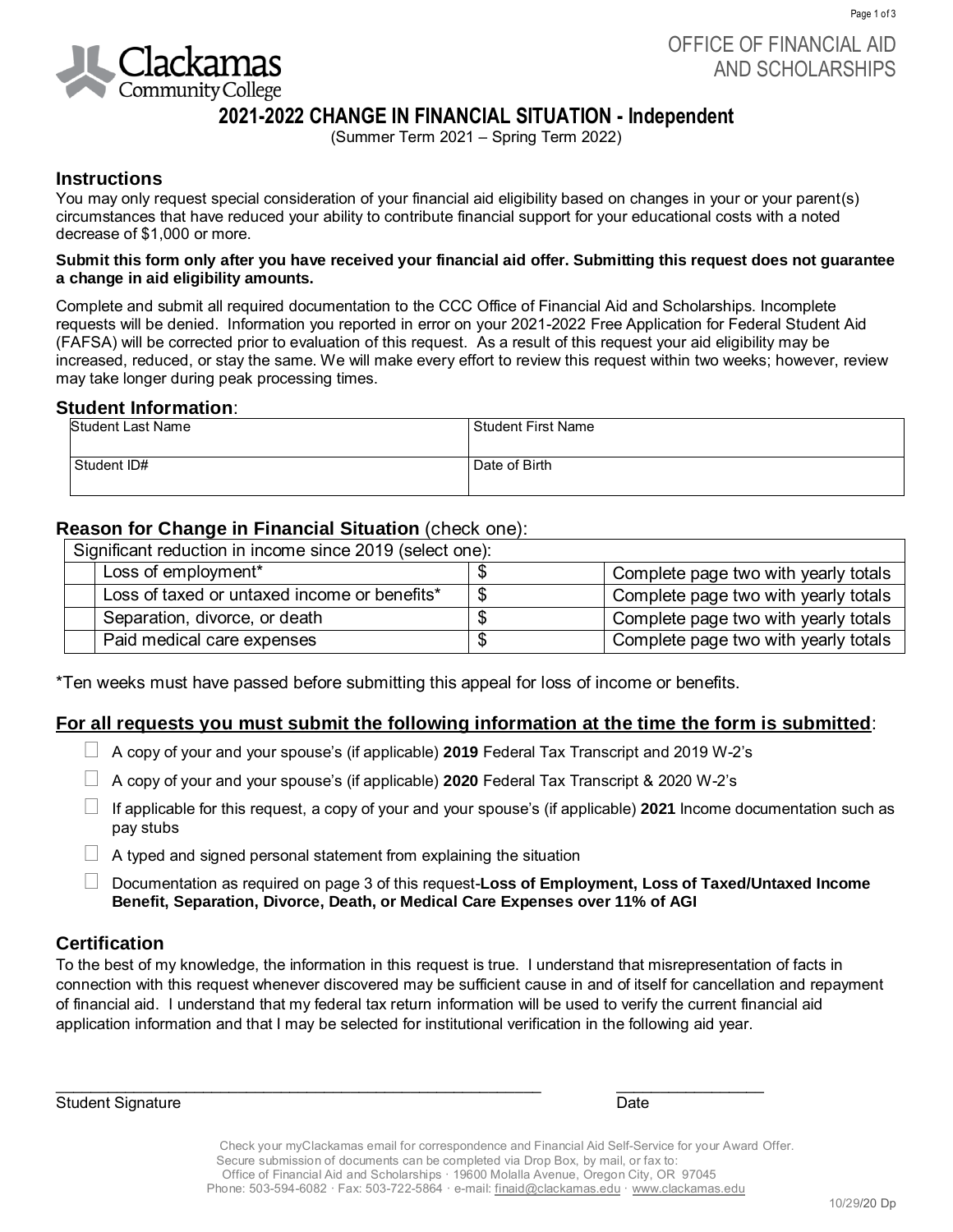

## OFFICE OF FINANCIAL AID AND SCHOLARSHIPS

Student ID \_\_\_\_\_\_\_\_\_\_\_\_\_

#### **INCOME INFORMATION**

You must provide additional documentation to support the estimates below. Report gross income (i.e. before taxes) and estimate income for the remaining months of 2021 if the year has not ended. Round all figures to the nearest dollar and do not leave any boxes blank. If there is no income for a category, write in "0".

|                                           | 2019 full year<br>amount | 2020 full year<br>amount | 2021 full year<br>amount | <b>Office Use Only</b> |
|-------------------------------------------|--------------------------|--------------------------|--------------------------|------------------------|
| Student Income from<br>work               | \$                       | \$                       | \$                       |                        |
| Spouse Income from<br>work                | \$                       | \$                       | \$                       |                        |
| <b>Unemployment Benefits</b>              | \$                       | \$                       | \$                       |                        |
| Other Income (please<br>specify type(s)): | \$                       | \$                       | \$                       |                        |

**\*\*\*\*\*\*\*\*\*\*\*\*\*\*\*\*\*\*\*\*\*\*\*\*\*\*\*\*\*\*\*\*\*\*\*\*\*FINANCIAL AID OFFICE USE ONLY\*\*\*\*\*\*\*\*\*\*\*\*\*\*\*\*\*\*\*\*\*\*\*\*\*\*\*\*\*\*\*\*\*\*\***

Decision: \_\_\_\_\_\_ Approved \_\_\_\_\_\_ Denied

Action: \_\_\_\_\_\_\_\_\_\_\_\_\_\_\_\_\_\_\_\_\_\_\_\_\_\_\_\_\_\_\_\_\_\_\_\_\_\_\_\_\_\_\_\_\_\_\_\_\_\_\_\_\_\_\_\_\_\_\_\_\_\_\_\_\_\_\_\_\_\_\_\_\_\_\_

Committee Members: \_\_\_\_\_\_\_\_\_\_\_\_\_\_\_\_\_\_\_\_\_\_\_\_\_\_\_\_\_\_\_\_\_\_\_\_\_\_\_\_\_\_\_\_\_\_\_\_\_\_\_\_\_\_\_\_\_\_\_\_\_\_\_

Processed by:  $\blacksquare$